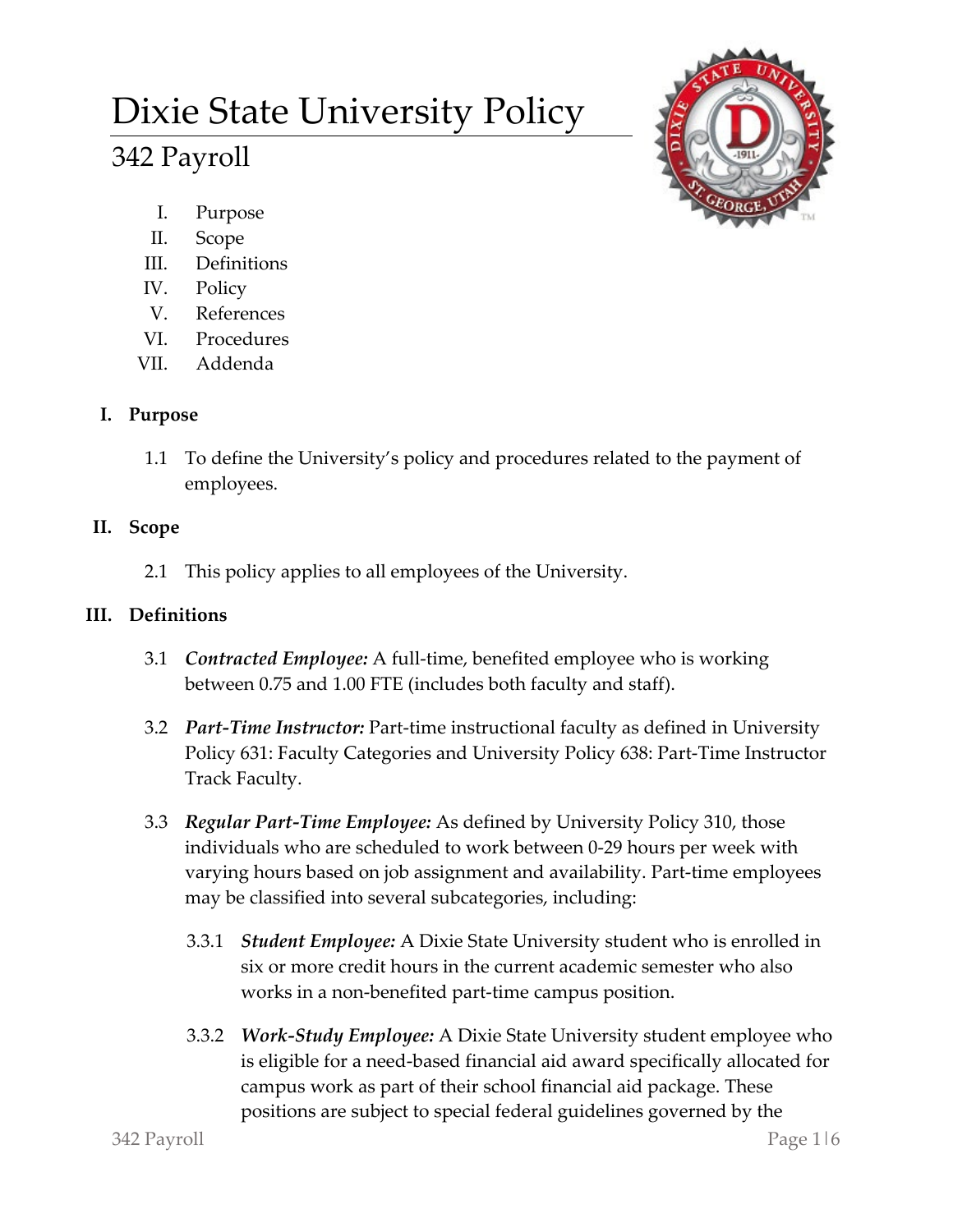University's Financial Aid Office and Work-Study Supervisor Handbook.

- 3.3.3 *Hourly Employee:* A non-benefited part-time employee who does not meet the definition of a student employee or work-study employee.
- 3.4 *Seasonal/Temporary Employee:* A Dixie State University part-time employee specifically hired to complete a certain task within a specific time frame (usually limited to work completed in less than a pay period but not to extend beyond 90 days). While an hourly assignment may be considered seasonal/temporary, a seasonal/temporary assignment differs in the specific time frame assigned and is not ongoing for an unspecified period of time.

#### **IV. Policy**

- 4.1 Pay Days
	- 4.1.1 Contracted employees are paid semi-monthly on the  $15<sup>th</sup>$  and the last working day of each month.
	- 4.1.2 Temporary, seasonal and regular part-time employees are paid semimonthly on the 15<sup>th</sup> and the last working day of each month.
	- 4.1.3 Part-time instructors are paid semi-monthly on the  $15<sup>th</sup>$  and the last working day of each month throughout the semester, beginning on the 15th of the month after the first partial month of the semester.
		- 4.1.3.1 There may be exceptions to the above pay days, including when there is incomplete paperwork and when enrollment headcounts are required to determine the appropriate pay amount, such as for private music lessons and/or for summer semester courses.
	- 4.1.4 If a standard pay day falls on a weekend or holiday, pay day will be moved up to the last prior working day.
- 4.2 Deductions
	- 4.2.1 Deductions are automatically made from the employee's paycheck for Federal Withholding Tax, State Withholding Tax, and FICA as required by law.
	- 4.2.2 Student employees, both regular student employees and work-study employees, qualify for an IRS exemption to the FICA tax (per IRS regulation) if they are enrolled in six or more credit hours during a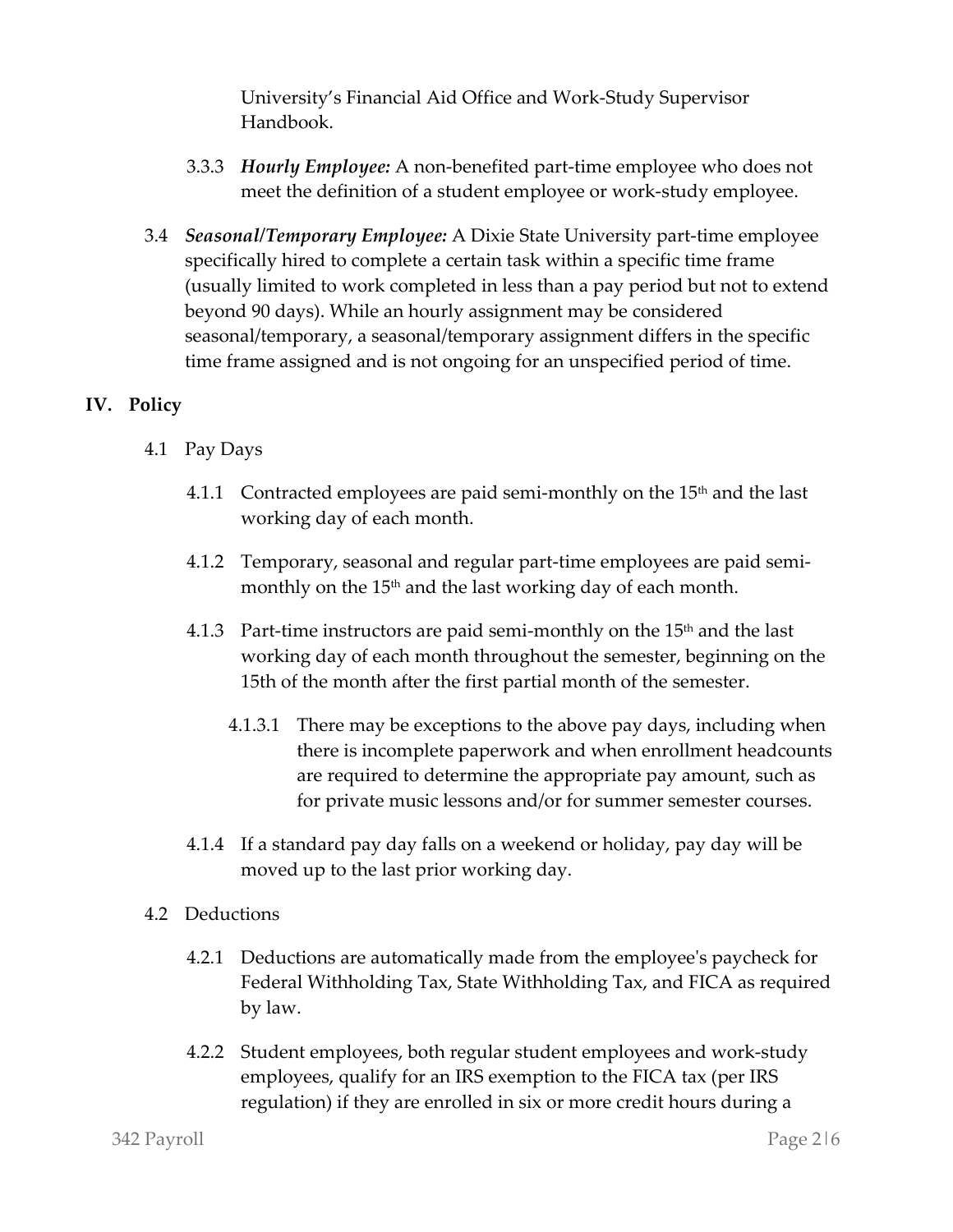semester and their primary relationship with the University is for education and not employment.

- 4.2.2.1 Student status will be evaluated each pay period to determine if the student employee continues to be enrolled in at least six credit hours. Once a student employee drops below six credit hours, FICA taxes will be deducted from their paycheck starting with the first pay period after they fall below six credit hours (and vice versa for employees who add more credit hours to total six credit hours or more).
- 4.2.2.2 A review of the employment relationship to determine whether the services are incident to and for the purpose of pursuing a course of study, or are provided as a "career" employee, can be made with Human Resources, so the employee may "opt out" of the Student FICA exemption.
- 4.2.3 If the contracted employee chooses to participate, additional elective deductions can be made for group health and accident insurance, life insurance, union dues, salary deferral programs, and other additional withholdings as approved by the University administration.
	- 4.2.3.1 Elective deductions are available to contracted employees only, or as required by law.

#### 4.3 Faculty

- 4.3.1 Full-time faculty contracts (whether nine-month, 10-month, or 11 month) will be paid in 24 equal payments over 12 months.
	- 4.3.1.1 New faculty hired at the beginning of a school year will receive pay beginning with the July 15 payroll, though active duty begins in August.
	- 4.3.1.2 Full-time on-going faculty, those whose FTE is between 0.75 and 1.00, will receive paychecks beginning with the July 15th payroll, though active duty begins in August.
		- 4.3.1.2.1 A faculty member who chooses to terminate before active duty begins will be required to reimburse the University for the salary, plus the benefits, that were paid from July 1st.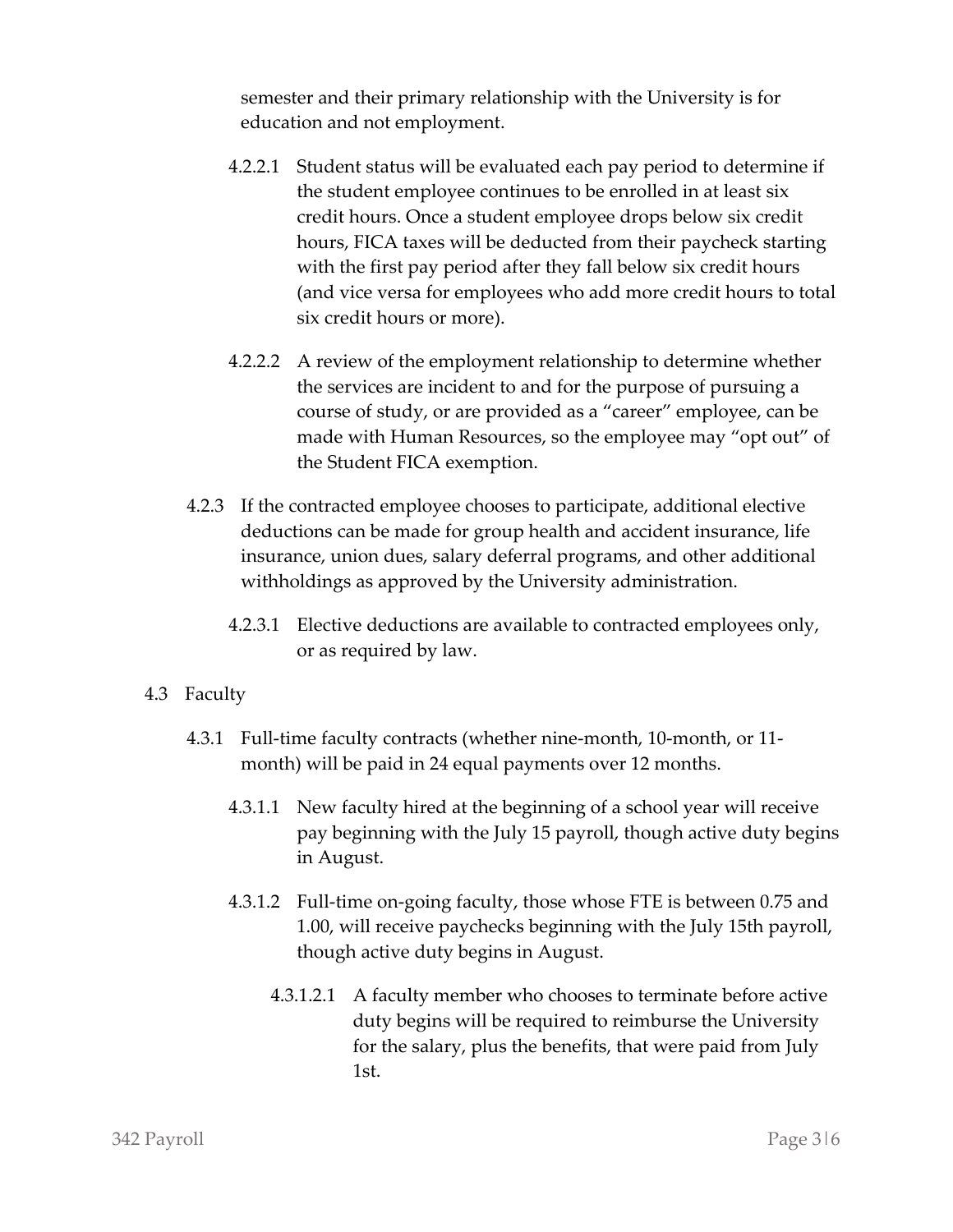- 4.3.2 Part-time instructors who choose to terminate before active duty begins, and have already been compensated for future work, will be required to reimburse the University for the salary plus the benefits that were paid.
- 4.4 Staff
	- 4.4.1 Staff employees working between 0.75 and 1.00 FTE who use contract release time before it is accrued, then choose to terminate, will be required to reimburse the University for the overpayment of salary and benefits.
- 4.5 Salary Distribution
	- 4.5.1 Payroll funds will be available on payday.
	- 4.5.2 All employees are required to participate in direct deposit.
		- 4.5.2.1 Deposits may be made to any bank or credit union checking or savings account.
		- 4.5.2.2 The number of deposits is limited to two accounts:
			- 4.5.2.2.1 Two checking accounts, two savings accounts, or one savings and one checking.
			- 4.5.2.2.2 An employee can deposit a dollar amount or a percentage of each paycheck to each account.
		- 4.5.2.3 An employee who does not complete direct deposit paperwork in time for their first paycheck will cause a paper check to be printed. The paper check will be mailed on payday to the employee's local mailing address through the United States Postal Service (USPS). If the employee has not filed a local address, the check will be mailed to the employee's permanent mailing address through USPS.
	- 4.5.3 Employees who leave the service of the University for any reason shall receive all pay at the appropriate time, that may be due to them, with the following exception:
		- 4.5.3.1 An employee who owes any money to the University at the time of their separation will have the amount deducted from their final paycheck.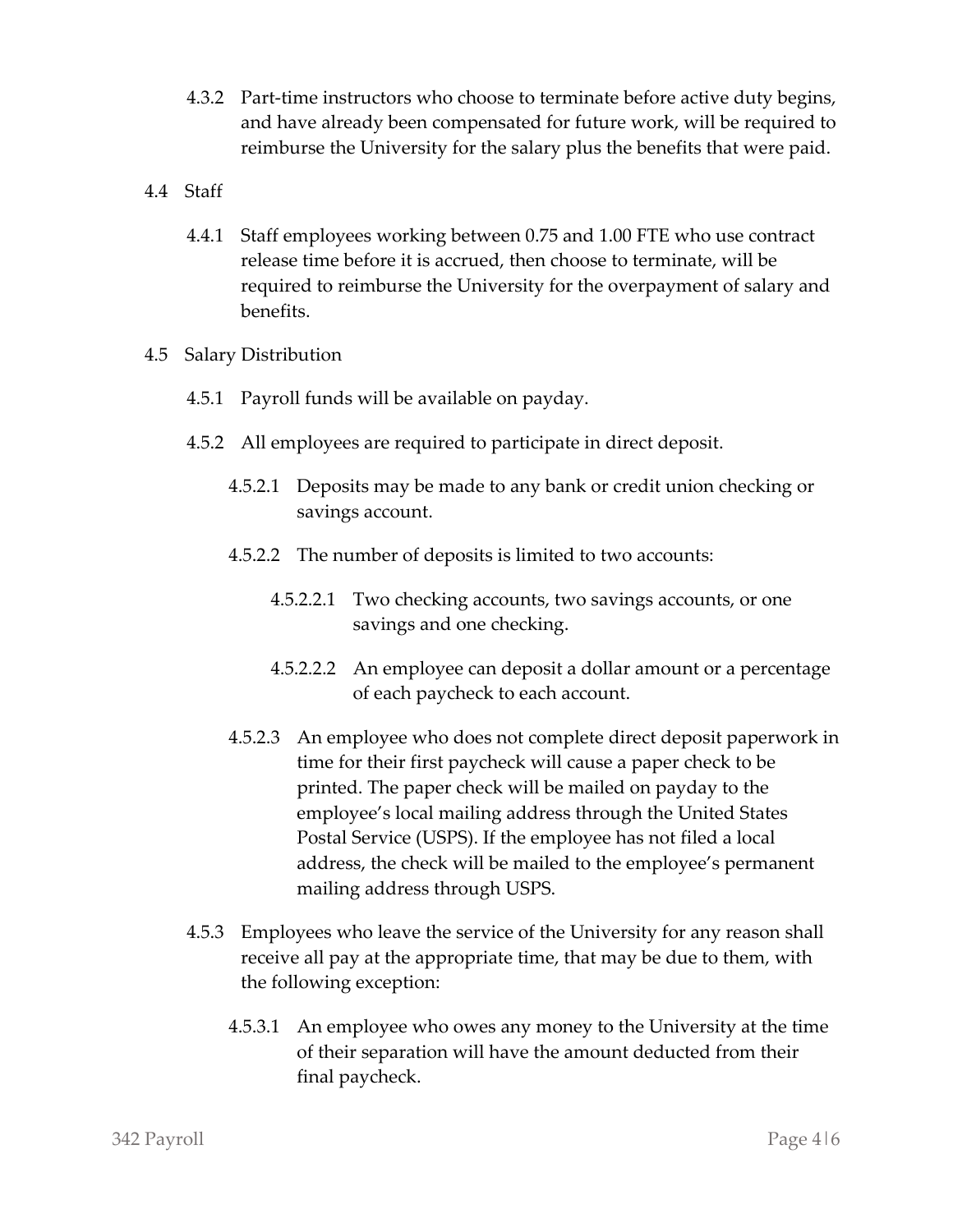- 4.5.4 If an employee dies during active employment, remaining wages owed (if part-time or seasonal) and salary and accrued vacation leave (if contracted) will be paid to the employee's designated beneficiaries. If no beneficiaries were previously designated by the employee, wages, salary, and/or accrued vacation leave will be paid to family members in the following order: surviving spouse, surviving children, or surviving parents.
	- 4.5.4.1 Upon a contracted employee's death, salary for two pay periods, subsequent to the date of death, will be paid to the designated beneficiaries.
- 4.6 Recordkeeping
	- 4.6.1 The Fair Labor Standards Act (FLSA) and the Government Records Access and Management Act (GRAMA) require extensive payroll records to be maintained.
		- 4.6.1.1 Payroll forms are retained for three years by the Payroll Office.
		- 4.6.1.2 Timecards utilized by the University are maintained for two years.
		- 4.6.1.3 Departments who report total hours worked only to the Payroll Office (whether on a contract service form or on a paper timecard) are required to maintain records showing the start and stop times and days worked for all hours reported for two years.

#### **V. References**

- 5.1 DSU Policy 310: Part-Time Employment
- 5.2 DSU Policies 341-370 (Compensation and Benefits)
- 5.3 DSU Policy 631: Faculty Categories
- 5.4 DSU Policy 638: Part-Time Instructor Track Faculty
- 5.5 Government Records Access and Management Act: <http://le.utah.gov/xcode/Title63G/Chapter2/63G-2.html>
- 5.6 Internal Revenue Service: [www.irs.gov](http://www.irs.gov/)
- 5.7 The Fair Labor Standards Act: [www.dol.gov](http://www.dol.gov/)